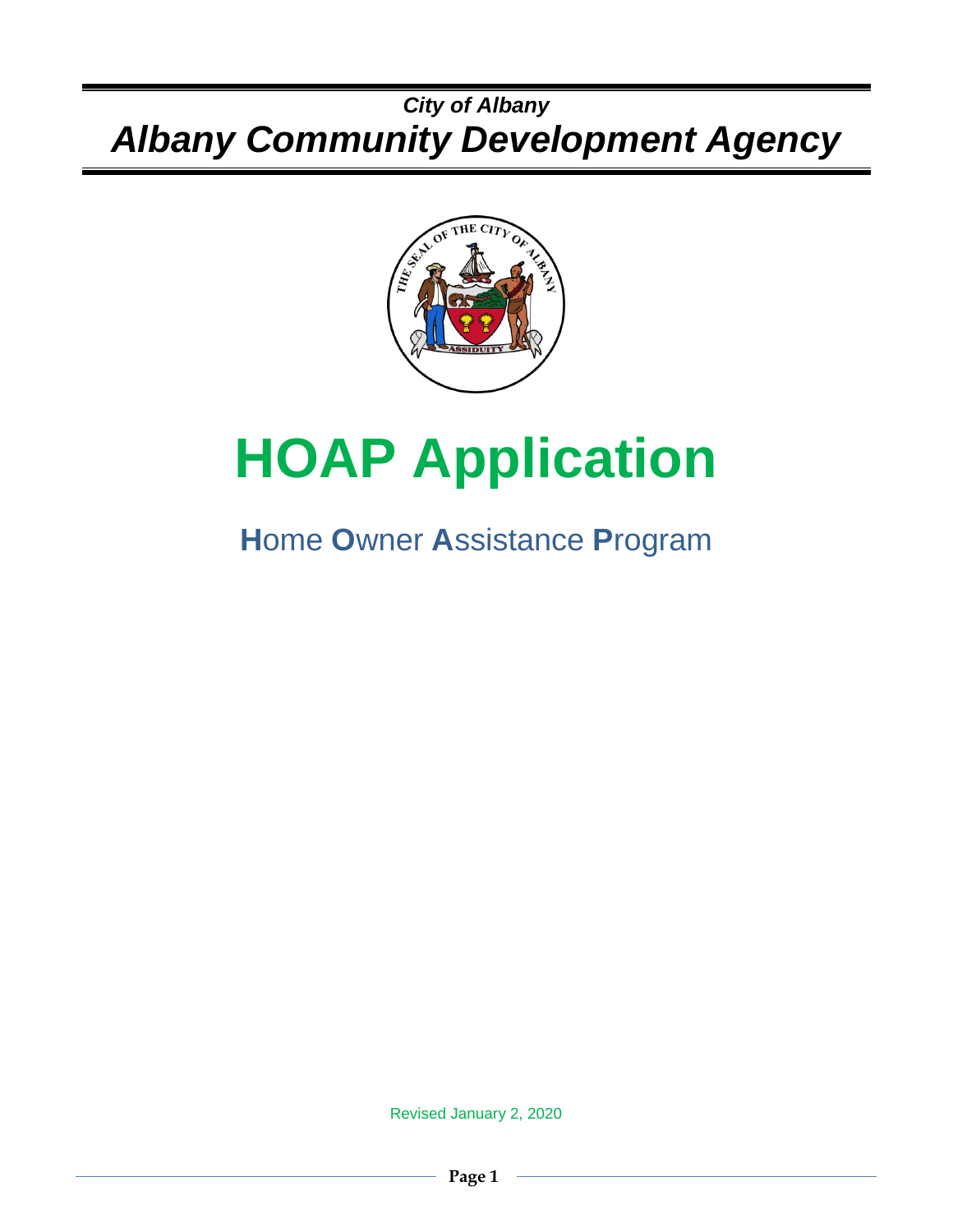# **APPLICATION CHECKLIST FOR HOAP**

An application is not complete and **WILL NOT** be accepted unless the following items are submitted **ALL AT ONCE**:

**(Note: There is a reason for everything we require so please only return the requested items from the checklist. Please do not substitute items,** *Example: your taxes may be escrowed in your mortgage but we still need most current invoice/bill from the proper department.*

\_\_\_\_\_\_1) Copy of Recorded Deed to the property

\_\_\_\_\_\_ 2) Copy of Homeowner's Insurance Declaration page. *(If property is located in a floodplain, a copy of homeowner's flood insurance policy is also required.)*

\_\_\_\_\_\_3) Most recent **Property Tax** invoice/bill showing current *from the Treasurer's office (Phone-518-434-5035)*

\_\_\_\_\_\_4) Most recent **School Tax** invoice/bill showing current *from the City School District (Phone-518-475-6035)*

\_\_\_\_\_\_5) Most recent **Water/Sewer** invoice/bill showing current *from the Albany Water Board (Phone-518-434-5300)*

\_\_\_\_\_\_6) Current Mortgage statement showing principal, interest and escrow amounts  *(If no Mortgage, please write letter stating why there is no Mortgage)*

\_\_\_\_\_\_7) Copy of Photo ID for **ALL OWNERS** *(Drivers License or non-driver ID card issued by DMV)* **ALL** documents MUST be signed EXACTLY as name appears on the picture ID

\_\_\_\_\_\_8) Photograph of front of property and any extreme damage to the property

\_\_\_\_\_\_9) Structural Engineer Report /Architectural drawing if the building has been **VACANT** for more than six months is required. Sketched plans are required when structural modifications are proposed or there is extensive interior fire damage

*\*(Please make sure ALL pages of the application are completed)\**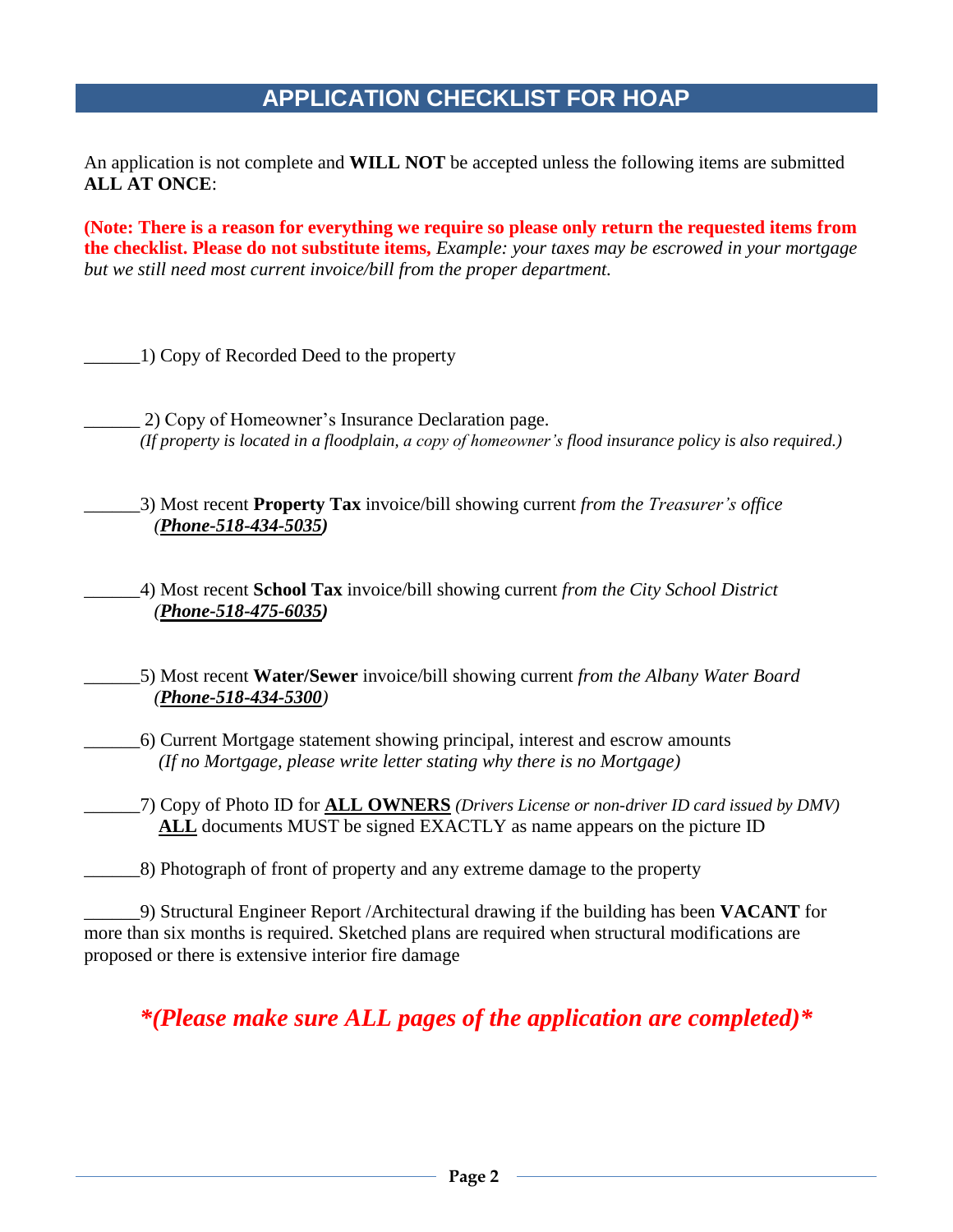# **APPLICATION CHECKLIST FOR HOAP**

#### **Backup Documentation of All Sources of Income as listed below:**

- \_\_\_\_\_\_1) PAYSTUBS *(provide copies of each paystub for the most current 2 months)* **Self-employed** applicants must provide SIGNED copies of their federal income tax returns with all attachments for the last **three years**. Eligibility will be based on the most recent year's verifiable income. A ACDA Verification of Employment form (VOE) may be required
- \_\_\_\_\_ 2) BANK STATEMENTS*(provide copies of each statement (all pages) for most current 2 months)* For All Accounts. *Actual Bank Statements (not a debit/credit ledger) must have Customer and Bank name on them and include ALL pages*
- \_\_\_\_\_\_3) SOCIAL SECURITY, DISABILITY and PENSION *(provide copies of most recent award letter/documentation showing gross amount received)*
- \_\_\_\_\_\_4) CHILD SUPPORT and ALIMONY Copy of documentation of amount received
	- \_\_\_\_\_\_5) INTEREST and DIVIDEND income statements *(provide most current 2 months)*
	- \_\_\_\_\_\_ 6) Copy of most recent Federal Income Tax Return *with all attachments, including W-2 forms\_\_\_\_\_\_\_*

*(If you do not file, please write letter why and how long it has been since you filed)*

\_\_\_\_\_\_7) OTHER INCOME not listed above must also be included with copies of supporting documentation

\_\_\_\_\_\_8) **TENANT INCOME- ALL** tenants that receive income must provide copies of their paystubs for the most recent two months and a signed copy of their most recent Federal Income Tax Return with ALL attachments, including W-2 forms \_\_\_\_\_\_\_. Proof of all other tenant household income MUST be attached, (*Examples: Social Security, Disability Pension etc*)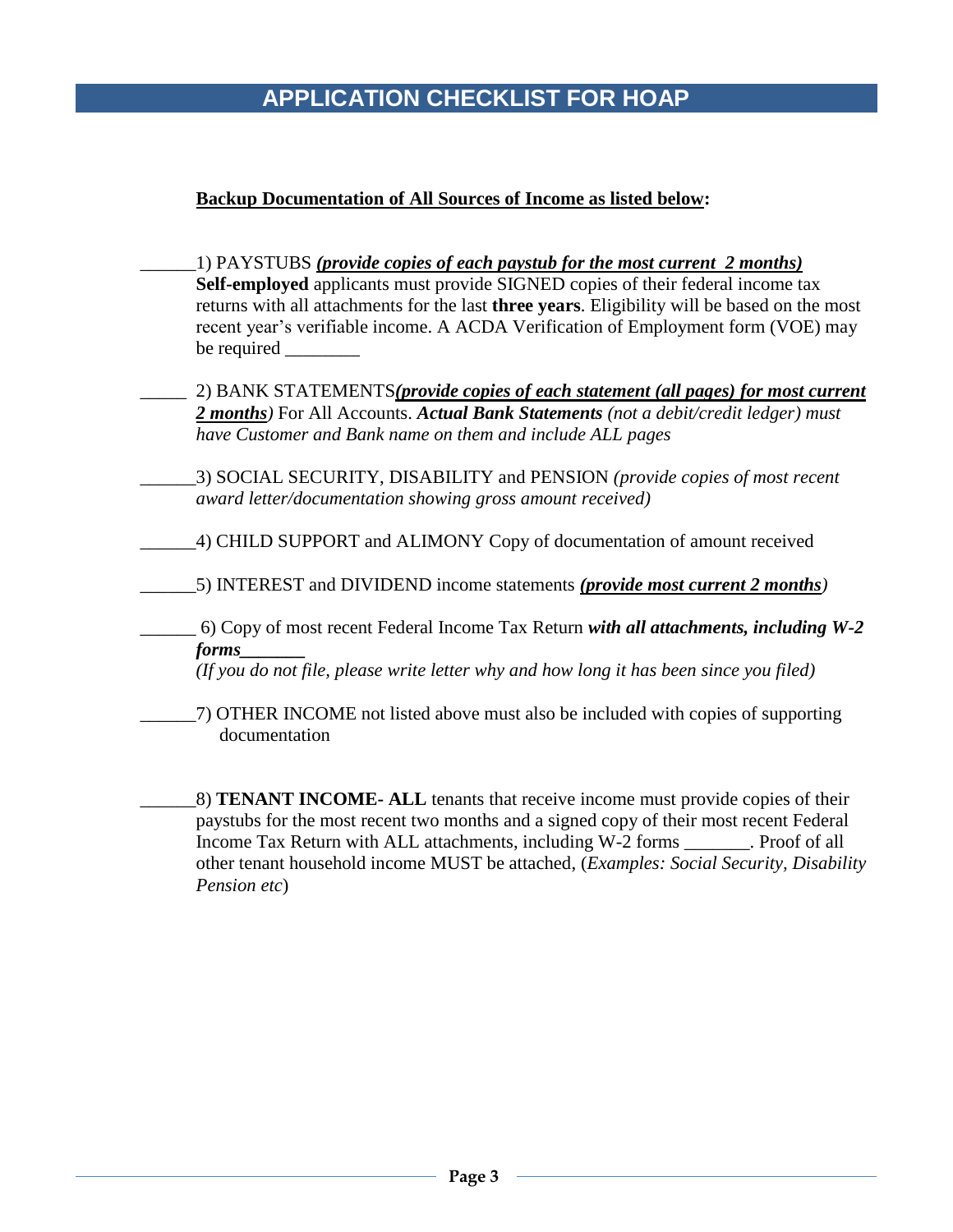

**CITY OF ALB** Kathy M. Sheehan ALBANY COMMUNITY DEVELOPMENT AGENCY Mayor 200 HENRY JOHNSON BOULEVARD ALBANY, NEW YORK 12210-1522 **Phone (518) 434-5265 • Fax (518) 434-5242** www.AlbanyNY.gov

# **REHABILITATION APPLICATION FOR HOME OWNER ASSISTANCE PROGRAM (HOAP)**

Are you an immediate relative, employee, agent, consultant, or officer of any official of the City of Albany (either elected or appointed) or are you an employee, agent, consultant, or officer of any Neighborhood Improvement Corporation? *YES / NO*

If yes, state name(s)  $\&$  relationship(s):

| APPLICANT #1 (PLEASE PRINT CLEARLY):             |             | APPLICANT #2 (PLEASE PRINT CLEARLY):           |             |  |  |  |  |
|--------------------------------------------------|-------------|------------------------------------------------|-------------|--|--|--|--|
| Full Name:                                       |             | Full Name:                                     |             |  |  |  |  |
| Social Security #: ___ __ __ _ _ _ _ _ _ _ _ _ _ |             | Social Security #: ___ __ __ __ __ __ __ __ __ |             |  |  |  |  |
| Address:                                         |             | Address:                                       |             |  |  |  |  |
| City / State / ZIP:                              |             | City / State / ZIP:                            |             |  |  |  |  |
| Home Telephone:                                  |             | Home Telephone:                                |             |  |  |  |  |
| Work:                                            | Cell:       | Work:<br>Cell:                                 |             |  |  |  |  |
| E-mail:                                          |             | E-mail:                                        |             |  |  |  |  |
| Employer's Name:                                 |             | Employer's Name:                               |             |  |  |  |  |
| Employer's Address:                              |             | Employer's Address:                            |             |  |  |  |  |
| Years Employed:                                  | Salary: \$  | Years Employed:                                | Salary: \$  |  |  |  |  |
| Other Income:                                    | Amount: \$  | Other Income:                                  | Amount: \$  |  |  |  |  |
| <b>Bank Name:</b>                                |             | <b>Bank Name:</b>                              |             |  |  |  |  |
| <b>Bank Address:</b>                             |             | <b>Bank Address:</b>                           |             |  |  |  |  |
| Acct. Type:                                      | Balance: \$ | Acct. Type:                                    | Balance: \$ |  |  |  |  |
|                                                  |             |                                                |             |  |  |  |  |
|                                                  |             |                                                |             |  |  |  |  |
|                                                  |             |                                                |             |  |  |  |  |
|                                                  |             |                                                |             |  |  |  |  |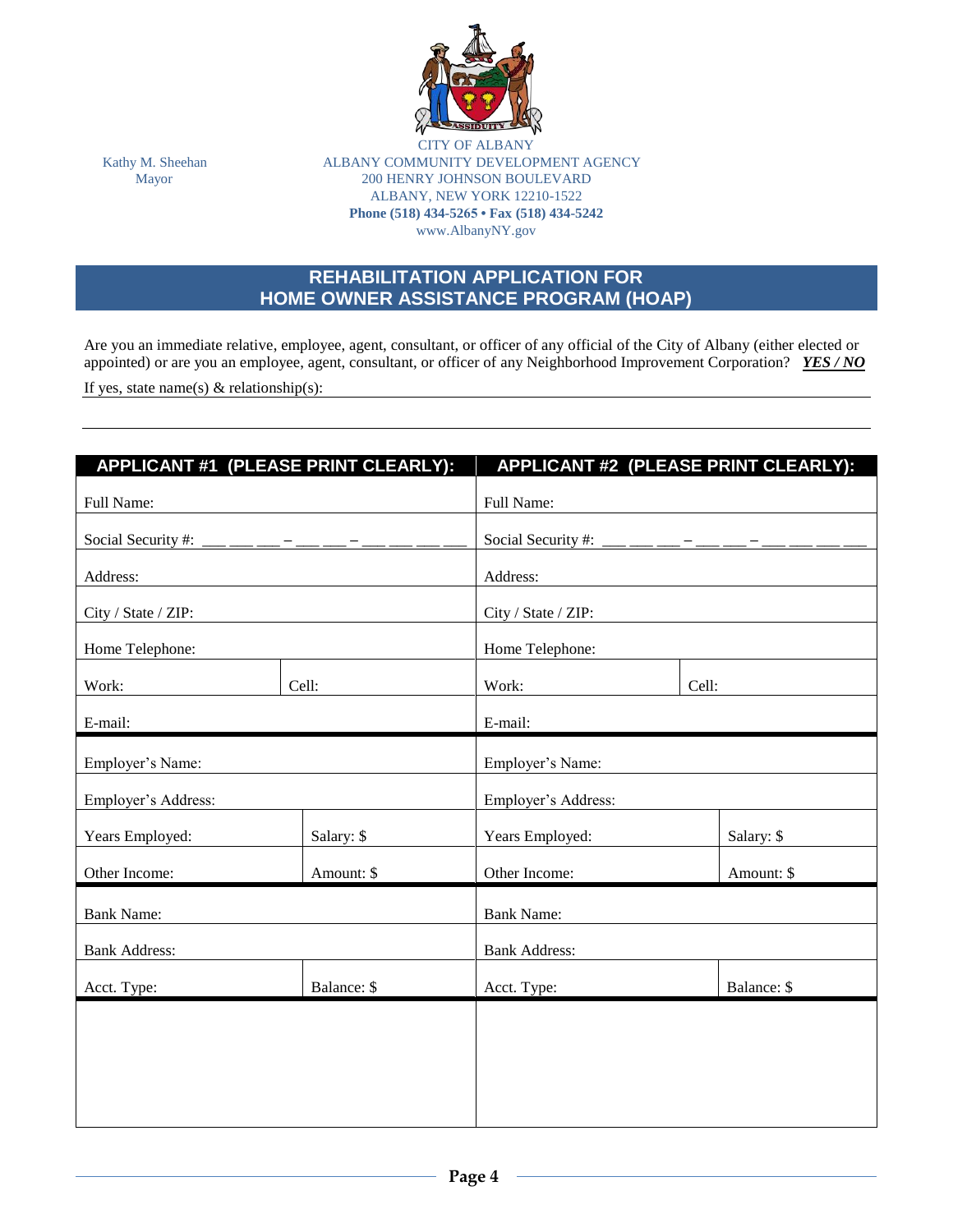# **HOAP APPLICATION, CONTINUED**

| Property to be rehabilitated:                                                                          |                  |  |                  |                   | $#$ of bedrooms in owner's unit: |                    |  |  |
|--------------------------------------------------------------------------------------------------------|------------------|--|------------------|-------------------|----------------------------------|--------------------|--|--|
| Existing mortgage? $Y/N$<br>Bank name:                                                                 |                  |  |                  |                   | Mortgage Acct #:                 |                    |  |  |
| Taxes included in payment? $Y/N$<br>Total monthly payment: \$<br>Insurance included in payment?<br>Y/N |                  |  |                  |                   |                                  |                    |  |  |
| Oil supplier's name and address:                                                                       |                  |  |                  |                   |                                  |                    |  |  |
| Electric: \$<br>Oil cost: \$<br>Gas: $\mathcal S$                                                      |                  |  |                  |                   | Nat. Grid budget payment: \$     |                    |  |  |
| Unit #2 proposed rent:                                                                                 |                  |  | $#$ of bedrooms: | Occupied? $Y/N$   | Heat incl.? $Y/N$                | Util. incl.? $Y/N$ |  |  |
| Unit #3 proposed rent:                                                                                 | $#$ of bedrooms: |  | Occupied? $Y/N$  | Heat incl.? $Y/N$ | Util. incl.?                     |                    |  |  |

#### **I / WE CERTIFY THAT THE PROPERTY LISTED ABOVE IS MY / OUR PRINCIPAL RESIDENCE.**

#### **ANY KNOWINGLY FALSE INFORMATION SUPPLIED BY THE APPLICANT(S) WILL RENDER THIS APPLICATION NULL AND VOID.**

**Each applicant certifies that all information in this application is true to the best of his or her knowledge and belief.**

**Verification may be obtained from any sources named in this document.**

| Applicant #1 Signature: | Date: |
|-------------------------|-------|
|                         |       |
| Applicant #2 Signature: | Date: |
|                         |       |
| Reviewed by:            | Date: |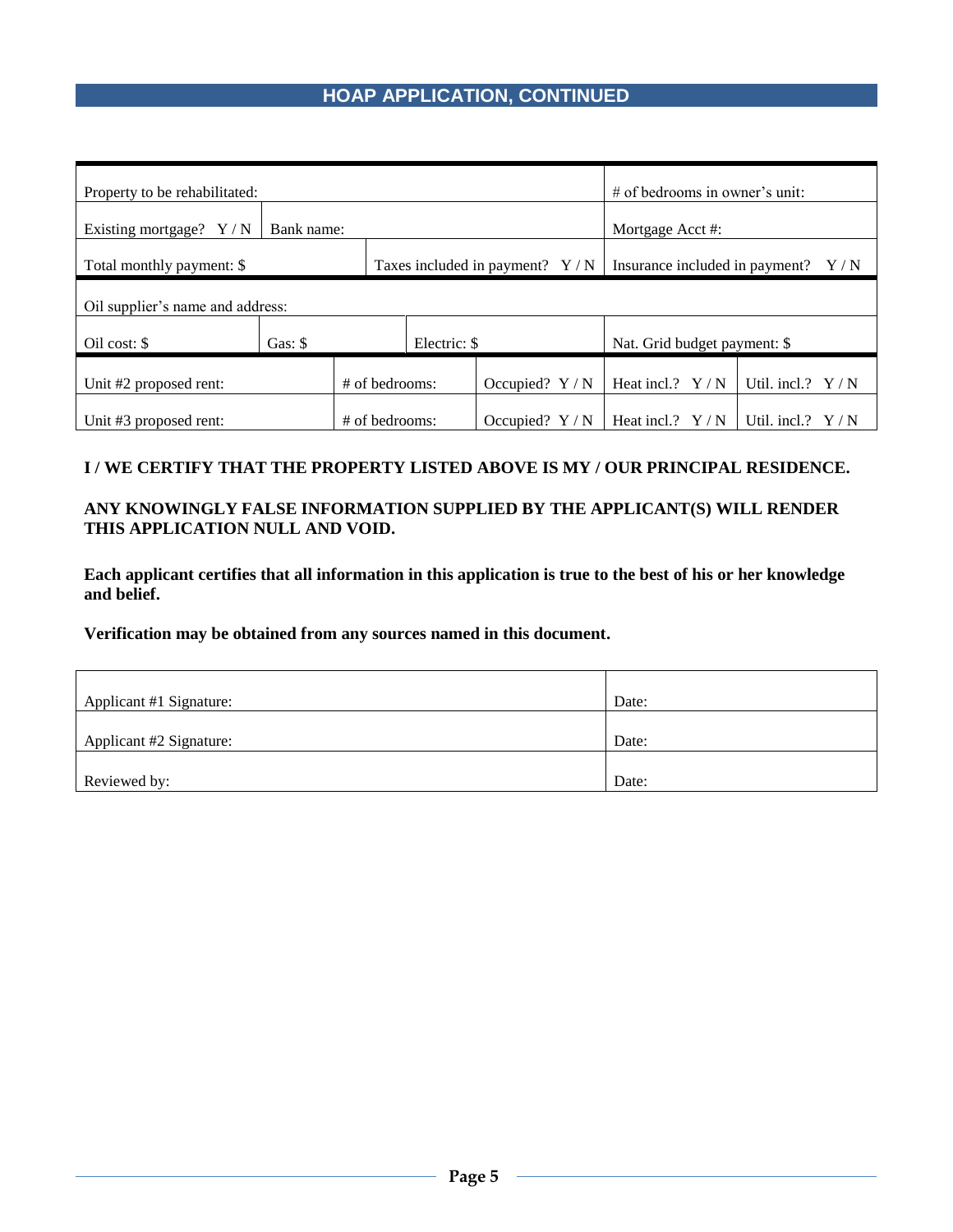## **MONITORING AND CERTIFICATION AGREEMENT FORM (FOR OWNER ONLY)**

#### **This form must be filled out by the OWNER living in the building. All tenants should skip to page 10.**

|                                                                                         |              |             | <b>ZIP</b><br>Unit #: Floor #: $\frac{1}{2}$ Floor #: $\frac{1}{2}$ + of Bedrooms: $\frac{1}{2}$ Is this unit currently occupied? $\Box$ or vacant? $\Box$ |                 |  |  |  |
|-----------------------------------------------------------------------------------------|--------------|-------------|------------------------------------------------------------------------------------------------------------------------------------------------------------|-----------------|--|--|--|
| Is this a female head of household with child (ren)? YES $\Box$                         |              |             | $NO$ $\Box$                                                                                                                                                |                 |  |  |  |
| Is anyone over age 61 in this household?                                                |              | YES Q       | $NO$ $\Box$                                                                                                                                                |                 |  |  |  |
| Is the head of household or spouse disabled?                                            | $YES$ $\Box$ | $NO$ $\Box$ | If yes, list type(s) of disability( $-i$ es) below:                                                                                                        |                 |  |  |  |
|                                                                                         |              |             |                                                                                                                                                            |                 |  |  |  |
|                                                                                         |              |             |                                                                                                                                                            |                 |  |  |  |
| Which of the following do you consider your family to be? (Check <b>ALL</b> that apply) |              |             |                                                                                                                                                            |                 |  |  |  |
| $\Box$ Black / African American<br>$\Box$ White / Caucasian                             |              |             |                                                                                                                                                            | $\Box$ Hispanic |  |  |  |
| $\Box$ Native Hawaiian / Pacific Islander<br>$\Box$ Asian                               |              |             | $\Box$ American Indian / Alaskan Native                                                                                                                    |                 |  |  |  |

Other(s): \_\_\_\_\_\_\_\_\_\_\_\_\_\_\_\_\_\_\_\_\_\_\_\_\_\_\_\_\_\_\_\_\_\_\_\_\_\_\_\_\_\_\_\_\_\_\_\_\_\_\_\_\_\_\_\_\_\_\_\_\_\_\_\_\_\_\_\_\_\_\_\_\_\_\_\_\_\_\_\_\_\_\_\_\_\_\_\_\_\_

HOUSEHOLD COMPOSITION: List the full legal names of all household members. "Household" is defined as all the persons who occupy a housing unit. The occupants may be a single family, one person living alone, two or more families living together, or any other group of related or unrelated persons who share living arrangements.

| <b>Legal Name</b> | Relation to Head   Sex   Age |  | <b>D.O.B.</b> | Soc. Sec. # | <b>Occupation</b> |
|-------------------|------------------------------|--|---------------|-------------|-------------------|
|                   | <b>SELF</b>                  |  |               |             |                   |
|                   |                              |  |               |             |                   |
|                   |                              |  |               |             |                   |
|                   |                              |  |               |             |                   |
|                   |                              |  |               |             |                   |
|                   |                              |  |               |             |                   |
|                   |                              |  |               |             |                   |
|                   |                              |  |               |             |                   |
|                   |                              |  |               |             |                   |
|                   |                              |  |               |             |                   |
|                   |                              |  |               |             |                   |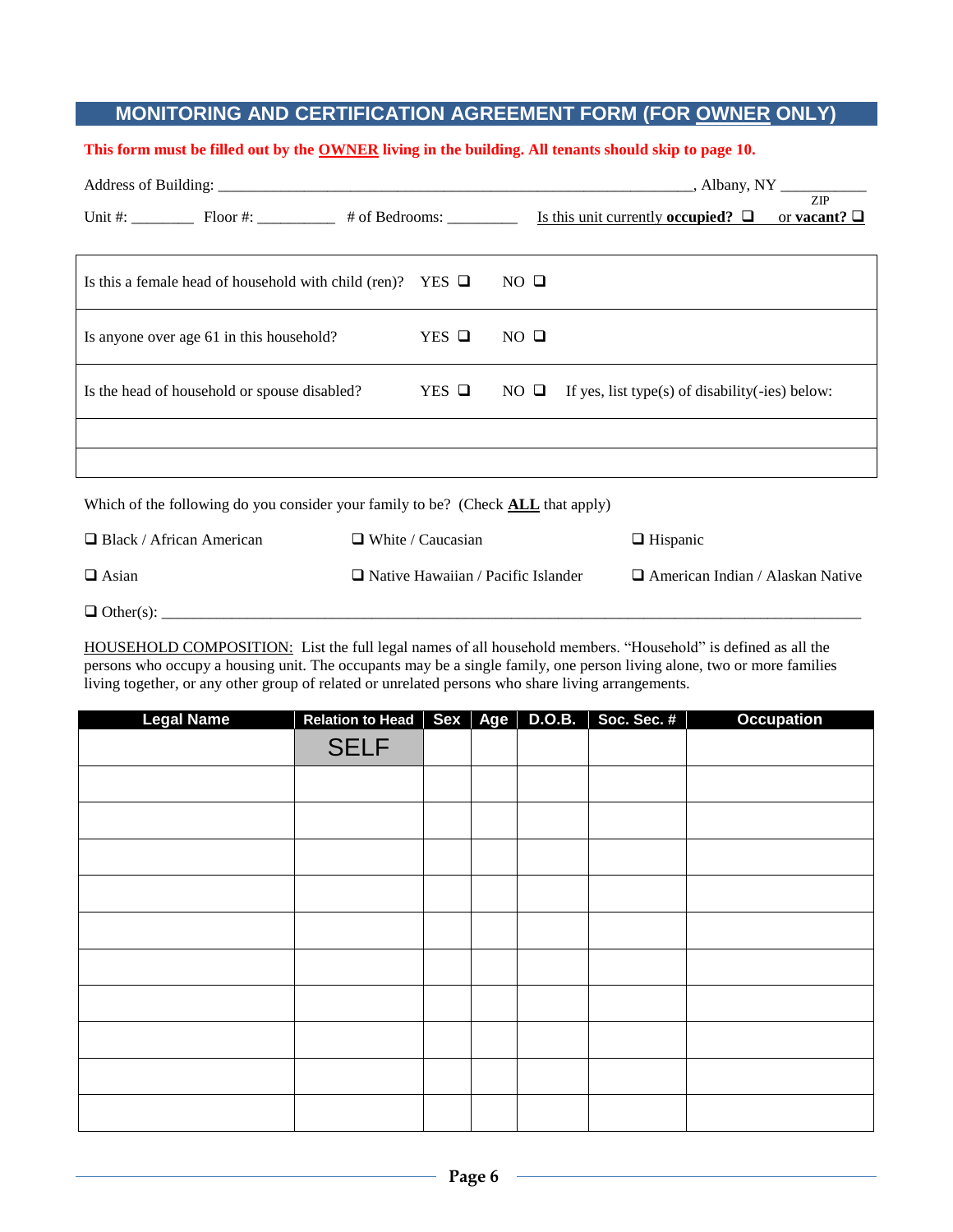#### **INCOME & ASSET INFORMATION (THIS PAGE IS FOR THE OWNER'S HOUSEHOLD ONLY)**

#### **Please provide info for everyone receiving income in the Owner's household separately. All tenants should skip to page 10.**

| <b>TYPE OF INCOME</b>    | <b>NAME OFHOUSEHOLD MEMBER(S) WHO<br/>RECEIVE THE INCOME</b> | <b>GROSS ANNUAL</b><br><b>INCOME AMOUNT</b> |
|--------------------------|--------------------------------------------------------------|---------------------------------------------|
| Wages                    |                                                              |                                             |
| Overtime                 |                                                              |                                             |
| Commissions              |                                                              |                                             |
| Fees                     |                                                              |                                             |
| <b>Tips</b>              |                                                              |                                             |
| <b>Bonuses</b>           |                                                              |                                             |
| Unemployment             |                                                              |                                             |
| Social Services          |                                                              |                                             |
| Disability               |                                                              |                                             |
| Social Security          |                                                              |                                             |
| Pension                  |                                                              |                                             |
| Workers' Compensation    |                                                              |                                             |
| Annuities                |                                                              |                                             |
| Insurance policy payment |                                                              |                                             |
| Death benefit payments   |                                                              |                                             |
| Child support            |                                                              |                                             |
| Alimony                  |                                                              |                                             |
| <b>Bank</b> interest     |                                                              |                                             |
| Dividends                |                                                              |                                             |
| Rental income            |                                                              |                                             |

| <b>TYPE OF ASSET</b>            | <b>HOUSEHOLD MEMBER(S) WHO OWN IT</b> | <b>TOTAL VALUE</b> |
|---------------------------------|---------------------------------------|--------------------|
| Additional houses / real estate |                                       |                    |
| Stocks, bonds, etc.             |                                       |                    |
| Savings & checking accounts     |                                       |                    |
| Other (specify):                |                                       |                    |

**Under penalties of perjury, I declare that I received the above information, and to the best of my knowledge and belief, it is true and complete for all household members. I hereby authorize the Albany Community Development Agency and its agents/ employees to obtain additional information and verifications as may be necessary.**

| ALL ADULT HOUSEHOLD MEMBERS MUST SIGN BELOW: | Date:     |  |
|----------------------------------------------|-----------|--|
| Adult $#1$ :                                 | Adult #3: |  |
| Adult $#2$ :                                 | Adult #4: |  |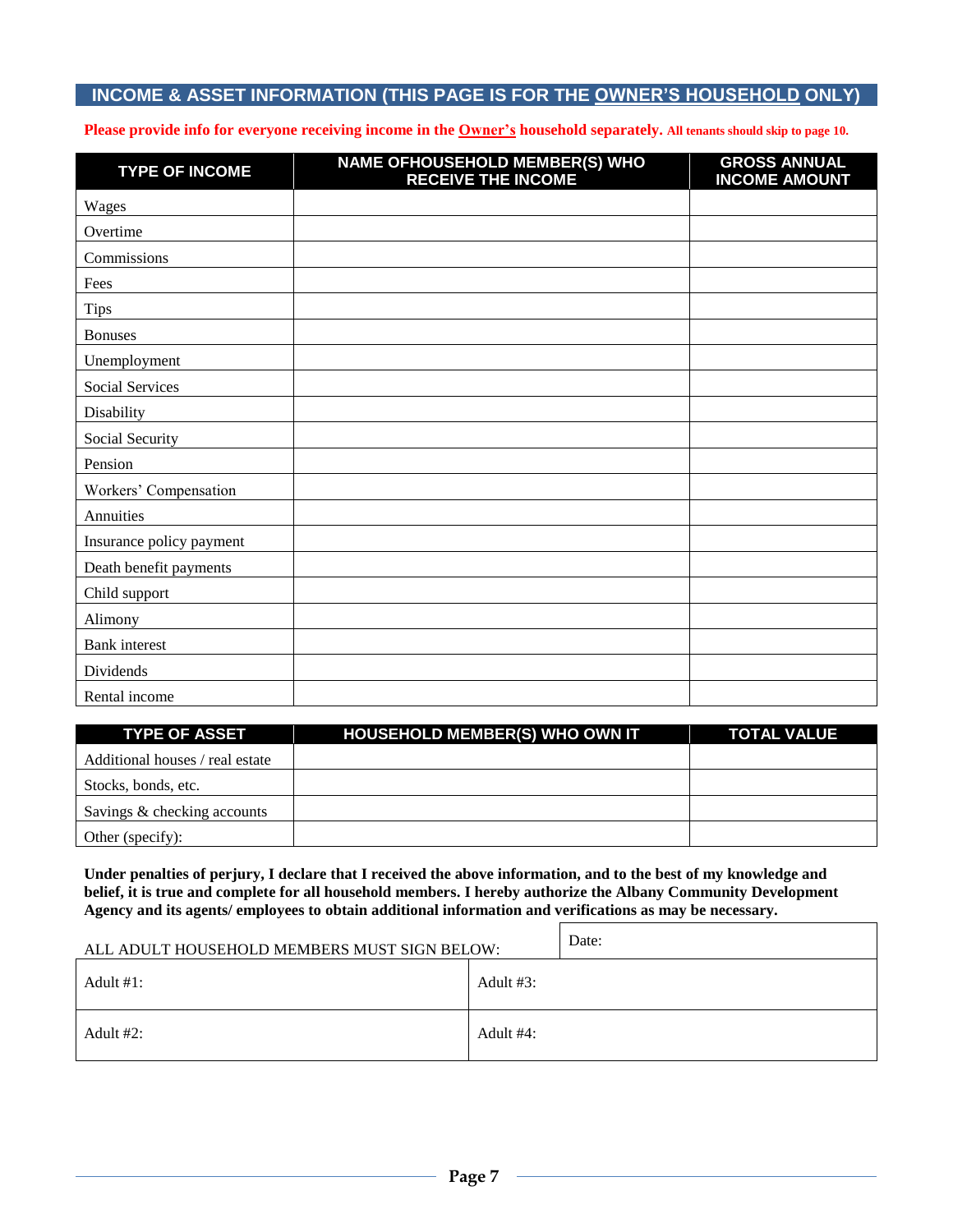#### **CITY OF ALBANY COMMUNITY DEVELOPMENT AGENCY LEAD–BASED PAINT HAZARD CONTROL PROGRAM (OWNER'S HOUSEHOLD)**

#### **INFORMATION SHEET**

As the owner of the property you have applied for federal funds to identify and control LEAD paint hazards in your home. The primary goal of this program is to reduce the hazards posed to children from LEAD paint in homes. Information on the hazards of LEAD paint is provided in the attached pamphlet.

For children in your household under 6 years of age, it is necessary that they be screened for blood-LEAD levels, within 6 months of this date **and** within 60 days after the completion of the lead treatment. If this screening is not covered by your insurance, please contact the **Albany County Health Department at (518) 447-4620** for information on blood LEAD level screening and the hazards of LEAD paint.

If the property is accepted into this program, a number of activities will take place: First, LEAD staff will conduct an inspection of painted surfaces. This inspection will identify those surfaces that contain LEAD-based paint and work write-ups will be prepared. Only LEAD contractors who are trained and certified under federal requirements and approved for this program will do LEAD treatment. The LEAD program will conduct an inspection after the work is completed to measure the effectiveness of the treatments.

#### **NOTICE OF NON-DISPLACEMENT & TEMPORARY RELOCATION**

If assistance is provided to the property and LEAD paint hazard control work needs to be performed, you **will not** be permanently displaced. The Federal Uniform Relocation Assistance and Real Property Acquisition Policies of 1970, as amended, protect you from displacement. However, if you do decide to move permanently for reasons of your own, you will not be eligible for relocation assistance.

It is likely that you will need to be temporarily relocated from the unit in which the LEAD paint hazard control work is being completed. If needed, the Lead program will provide a LEAD-safe temporary housing conveniently located in several neighborhoods. Depending on the size and number of dwelling units to be treated, temporary relocation may be for a period of **fourteen – twenty one days**. The Lead staff will provide the owner/tenant(s) with the temporary relocation information. If you have to be temporarily relocated, assistance **can** be provided to help cover additional reasonable living costs.

**It is a requirement of HUD assisted housing programs that upon project completion the property is lead safe. The Lead grant will fund up to \$20,000 per unit to accomplish this requirement. For projects that are not eligible for the Lead grant this requirement will be met by these costs being covered by the funds available from ACDA's other housing programs. Unfortunately in some cases the cost of making the home lead safe when added to the rehabilitation costs may make the project unfeasible.**

*I have read and understood the guidelines and acknowledge that I may have to temporarily relocate while work is being performed:*

| Applicant #1Signature:  | <b>J</b> ate |
|-------------------------|--------------|
|                         |              |
| Applicant #2 Signature: | Date.        |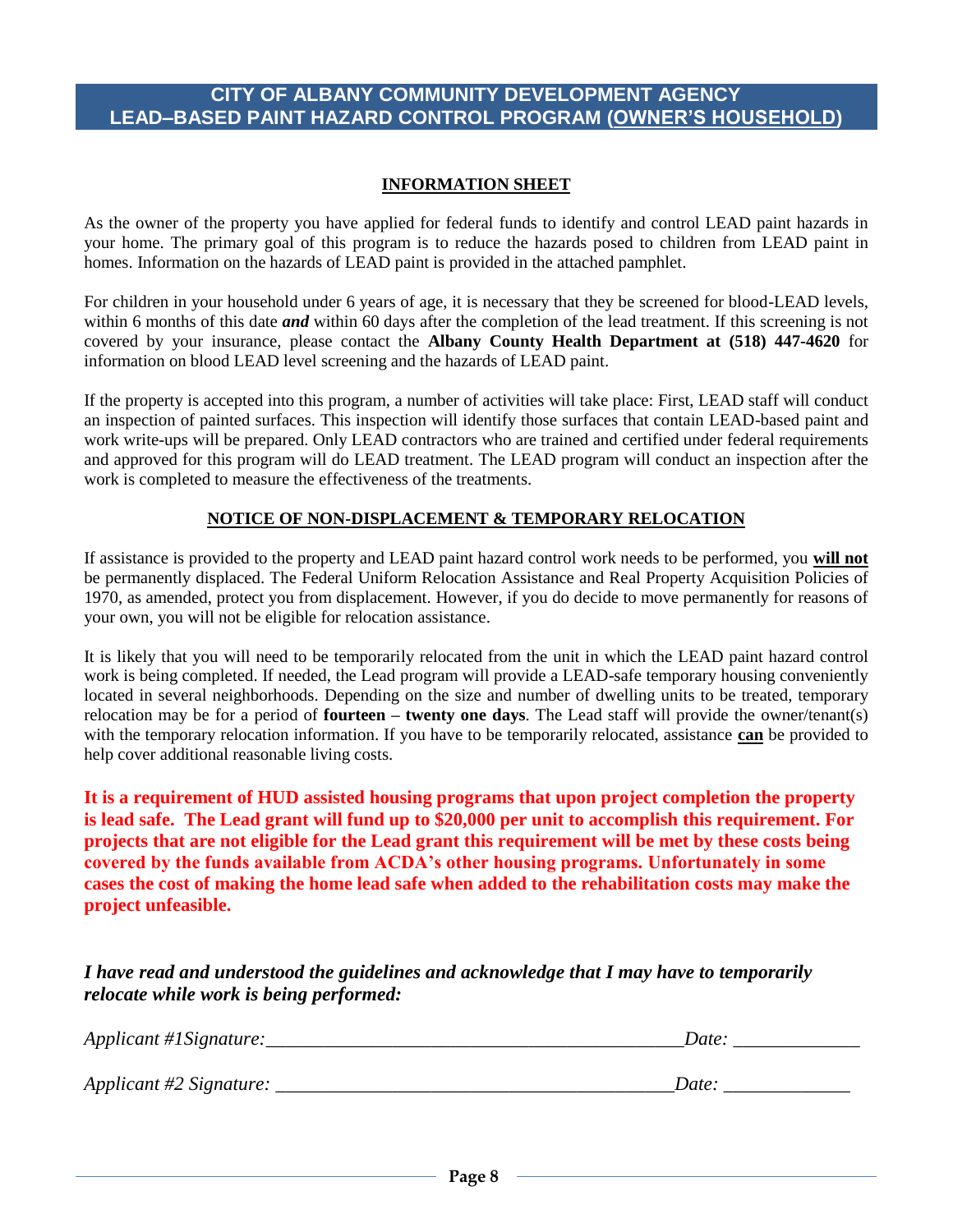# **LEAD CERTIFICATION PAGE (OWNER'S HOUSEHOLD)**

# **All Owners must fill out and sign the Lead Certification page.**

#### **In order for your application to be considered, you are required to certify the following:**

- 1. I have received a copy of the lead hazard information pamphlet.
- 2. For children in my household under 6 years of age, I agree that I will have them screened for blood-Lead levels within 6 months before this application and within 60 days after completion of the Lead treatment.
- 3. The Agency is required to report to the U.S. Department of HUD the number of children under age 6 that will be protected in all units receiving LEAD Assistance. Please answer the following questions:

| A. Do you have any <i>children/ grandchildren/ great grandchildren</i> under<br>the age of 6 who spend a significant amount of time visiting?<br>Ages ____ ____ ____ ____ ____  | YES O  | NO H         |
|---------------------------------------------------------------------------------------------------------------------------------------------------------------------------------|--------|--------------|
| B. Do you <b>babysit</b> for any <i>children under the age of 6?</i><br>Ages ____ ___ ___ ___ ____ ____                                                                         | YES O  | $N()$ $\Box$ |
| C. Do you have any <i>nieces/nephews/cousins or other relatives</i> under<br>the age of 6 who spend a significant amount of time visiting?<br>Ages ____ ___ ____ ____ ____ ____ | YES O  | NO H         |
| D. Is anyone in the household currently pregnant?                                                                                                                               | YES LI |              |

| Applicant #1 Signature: | Date: |
|-------------------------|-------|
|                         |       |
| Applicant #2 Signature: | Date: |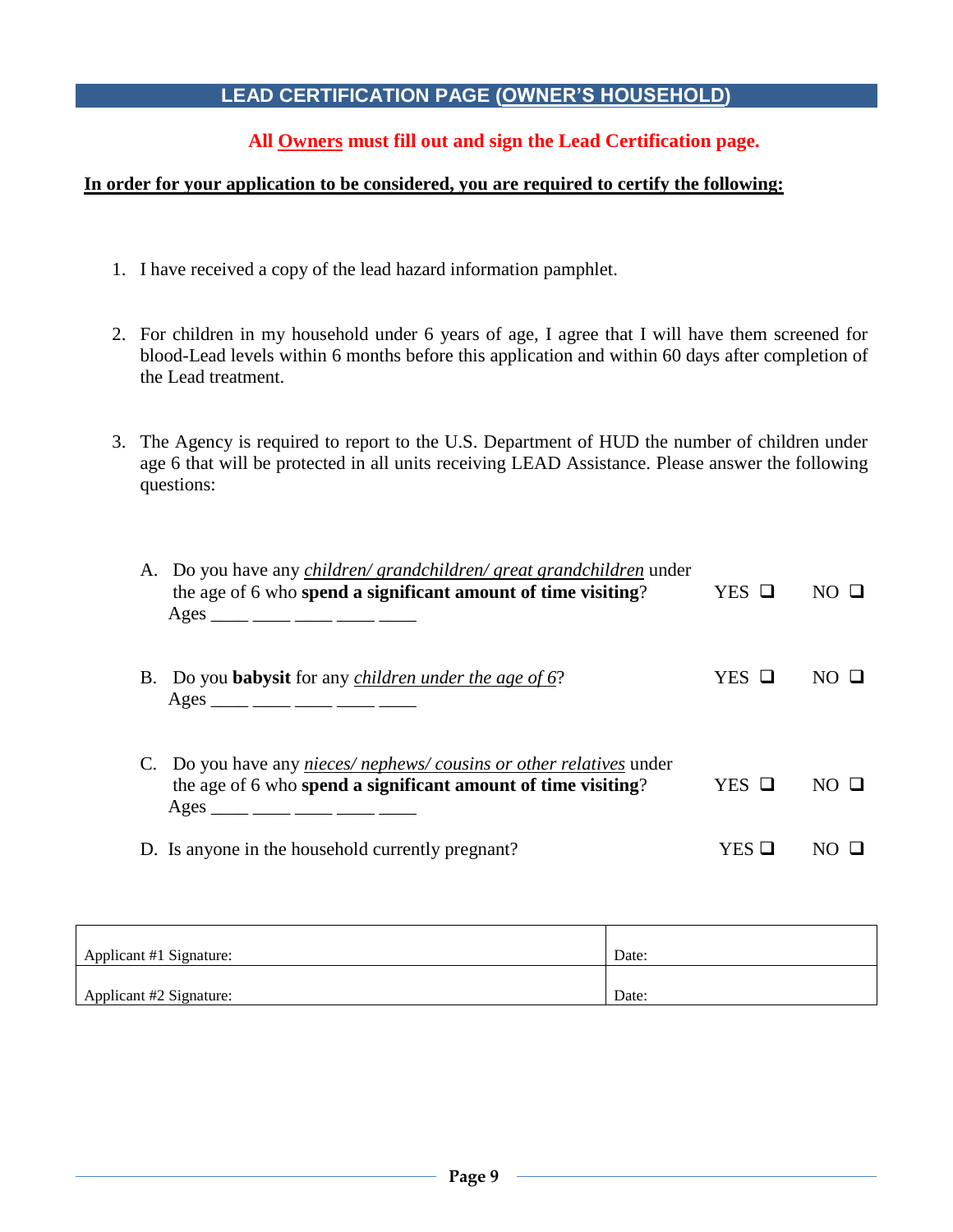# **MONITORING AND CERTIFICATION AGREEMENT FORM (FOR TENANT ONLY)**

#### **This form must be filled out by each Tenant of the building (one form per unit)**

*(Copy/request extra forms as needed)*

|                                    |                                                                                         |             |              |             |                                                            |                 | ZIP<br>or vacant? $\Box$ |
|------------------------------------|-----------------------------------------------------------------------------------------|-------------|--------------|-------------|------------------------------------------------------------|-----------------|--------------------------|
| How much is your monthly rent? $\$ |                                                                                         |             |              |             |                                                            |                 |                          |
| Does rent include <b>heat</b> ?    | $YES$ $\Box$                                                                            | $NO$ $\Box$ |              |             | Is your rent paid by <b>Section 8</b> ?                    | $YES$ $\square$ | $NO$ $\Box$              |
|                                    | Does rent include electric? YES $\Box$                                                  | $NO$ $\Box$ |              |             | Is your rent paid by <b>Social Services</b> ?              | $YES$ $\Box$    | $NO$ $\Box$              |
|                                    | HEAD OF HOUSEHOLD'S TELEPHONE NUMBERS:                                                  |             |              |             |                                                            |                 |                          |
|                                    | Is this a female head of household with child (ren)?                                    |             | YES Q        | $NO$ $\Box$ |                                                            |                 |                          |
|                                    | Is anyone over age 61 in this household?                                                |             | YES Q        | $NO$ $\Box$ |                                                            |                 |                          |
|                                    | Is the head of household or spouse disabled?                                            |             | $YES$ $\Box$ | $NO$ $\Box$ | If yes, list type(s) of disability( $-ies$ ) on next line: |                 |                          |
|                                    |                                                                                         |             |              |             |                                                            |                 |                          |
|                                    | Which of the following do you consider your family to be? (Check <b>ALL</b> that apply) |             |              |             |                                                            |                 |                          |

| $\Box$ Black / African American | $\Box$ White / Caucasian                  | $\Box$ Hispanic                         |
|---------------------------------|-------------------------------------------|-----------------------------------------|
| $\Box$ Asian                    | $\Box$ Native Hawaiian / Pacific Islander | $\Box$ American Indian / Alaskan Native |
| $\Box$ Other(s):                |                                           |                                         |

HOUSEHOLD COMPOSITION: List the full legal names of all household members. "Household" is defined as all the persons who occupy a housing unit. The occupants may be a single family, one person living alone, two or more families living together, or any other group of related or unrelated persons who share living arrangements.

| <b>Legal Name</b> | Relation to Head   Sex   Age |  | D.O.B. | Soc. Sec. # | <b>Occupation</b> |
|-------------------|------------------------------|--|--------|-------------|-------------------|
|                   | <b>SELF</b>                  |  |        |             |                   |
|                   |                              |  |        |             |                   |
|                   |                              |  |        |             |                   |
|                   |                              |  |        |             |                   |
|                   |                              |  |        |             |                   |
|                   |                              |  |        |             |                   |
|                   |                              |  |        |             |                   |
|                   |                              |  |        |             |                   |
|                   |                              |  |        |             |                   |
|                   |                              |  |        |             |                   |
|                   |                              |  |        |             |                   |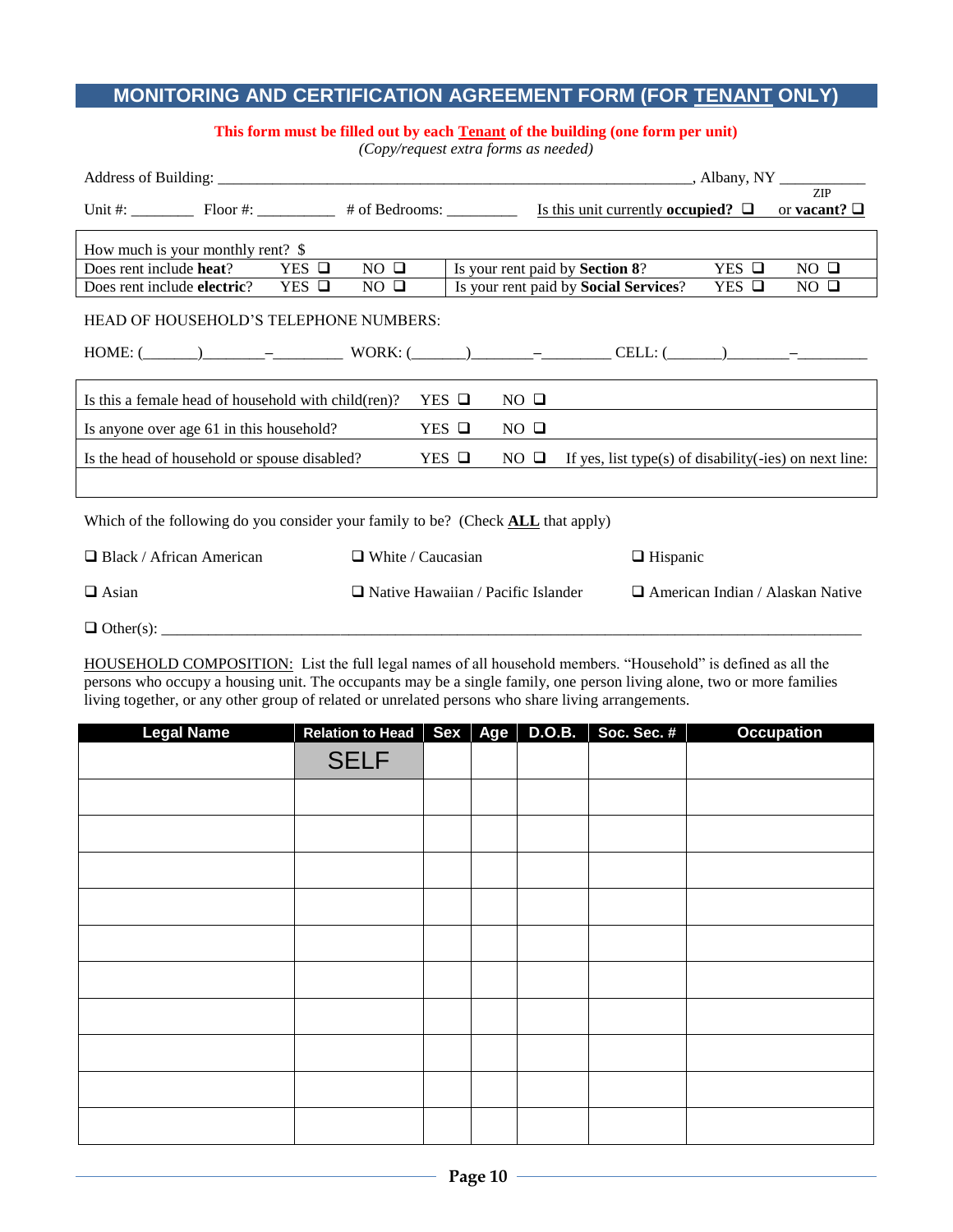#### **INCOME & ASSET INFORMATION (THIS PAGE IS FOR THE TENANT'S HOUSEHOLD ONLY)**

#### **Tenants, please provide info for everyone receiving income in your household.**

*(Copy/ request extra forms as needed)*

| <b>TYPE OF INCOME</b>    | NAME OF HOUSEHOLD MEMBER(S) WHO<br><b>RECEIVE THE INCOME</b> | <b>GROSS ANNUAL</b><br><b>INCOME AMOUNT</b> |
|--------------------------|--------------------------------------------------------------|---------------------------------------------|
| Wages                    |                                                              |                                             |
| Overtime                 |                                                              |                                             |
| Commissions              |                                                              |                                             |
| Fees                     |                                                              |                                             |
| <b>Tips</b>              |                                                              |                                             |
| <b>Bonuses</b>           |                                                              |                                             |
| Unemployment             |                                                              |                                             |
| Social Services          |                                                              |                                             |
| Disability               |                                                              |                                             |
| Social Security          |                                                              |                                             |
| Pension                  |                                                              |                                             |
| Workers' Compensation    |                                                              |                                             |
| Annuities                |                                                              |                                             |
| Insurance policy payment |                                                              |                                             |
| Death benefit payments   |                                                              |                                             |
| Child support            |                                                              |                                             |
| Alimony                  |                                                              |                                             |
| <b>Bank</b> interest     |                                                              |                                             |
| Dividends                |                                                              |                                             |
| Rental income            |                                                              |                                             |

| <b>TYPE OF ASSET</b>            | <b>HOUSEHOLD MEMBER(S) WHO OWN IT</b> | <b>TOTAL VALUE</b> |
|---------------------------------|---------------------------------------|--------------------|
| Additional houses / real estate |                                       |                    |
| Stocks, bonds, etc.             |                                       |                    |
| Savings & checking accounts     |                                       |                    |
| Other (specify):                |                                       |                    |

**Under penalties of perjury, I declare that I received the above information, and to the best of my knowledge and belief, it is true and complete for all household members. I hereby authorize the Albany Community Development Agency and its agents/ employees to obtain additional information and verifications as may be necessary.**

| ALL ADULT HOUSEHOLD MEMBERS MUST SIGN BELOW: |              | Date: |
|----------------------------------------------|--------------|-------|
| Adult $#1$ :                                 | Adult $#3$ : |       |
| Adult $#2$ :                                 | Adult #4:    |       |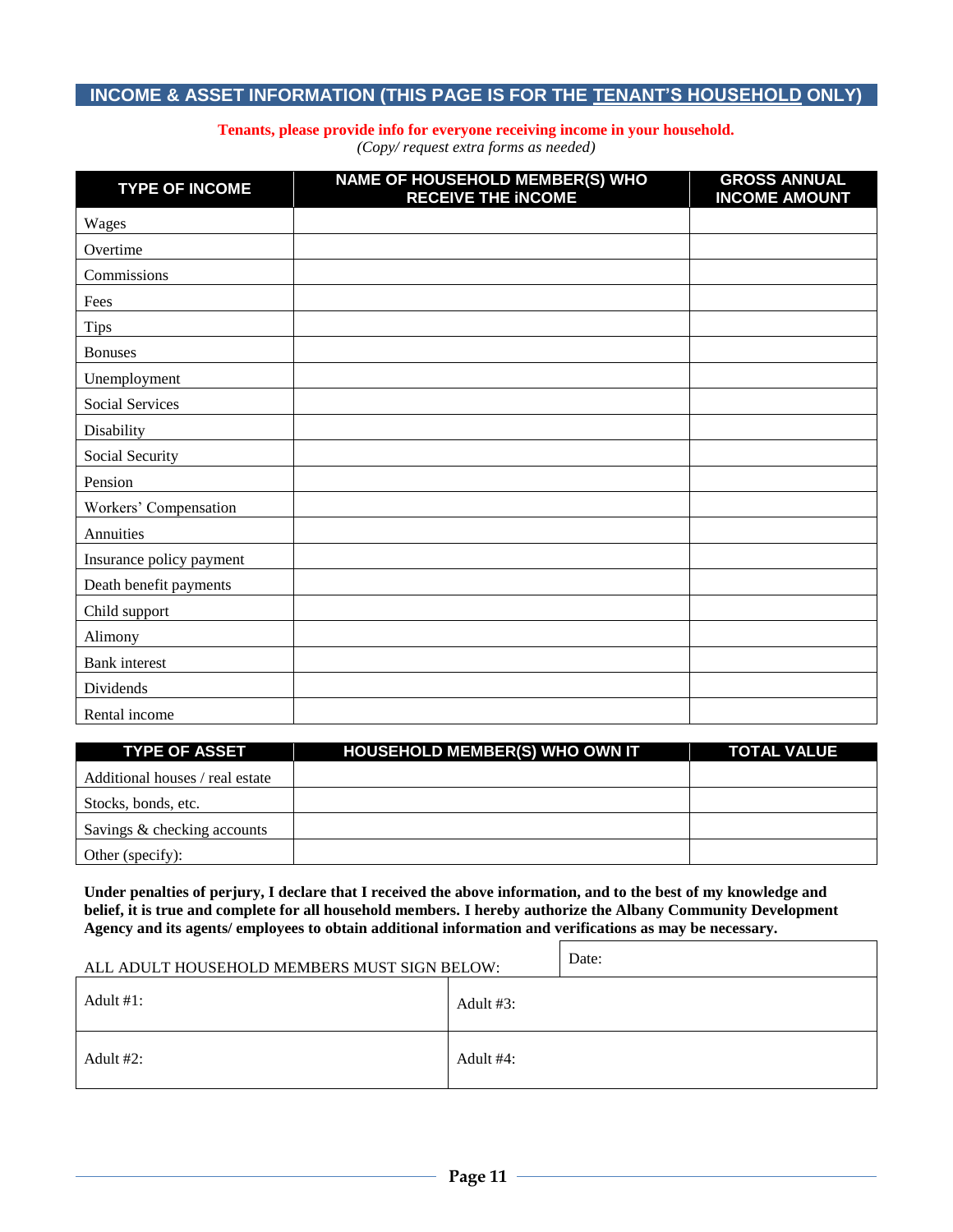#### **CITY OF ALBANY COMMUNITY DEVELOPMENT AGENCY LEAD–BASED PAINT HAZARD CONTROL PROGRAM (TENANT'S HOUSEHOLD)**

## **INFORMATION SHEET**

The owner of the property where you live has applied for federal funds to identify and control LEAD paint hazards in your home. The primary goal of this program is to reduce the hazards posed to children from LEAD paint in homes. Information on the hazards of LEAD paint is provided in the attached pamphlet.

For children in your household under 6 years of age, it is necessary that they be screened for blood-LEAD levels, within 6 months of this date *and* within 60 days after the completion of the lead treatment. If this screening is not covered by your insurance, please contact the **Albany County Health Department at (518) 447-4620** for information on blood LEAD level screening and the hazards of LEAD paint.

If the property is accepted into this program, a number of activities will take place: First, LEAD staff will conduct an inspection of painted surfaces. This inspection will identify those surfaces that contain LEAD-based paint and work write-ups will be prepared. Only LEAD contractors who are trained and certified under federal requirements and approved for this program will do LEAD treatment. The LEAD program will conduct an inspection after the work is completed to measure the effectiveness of the treatments. Residents may contact the owner if they wish to review the work to be done.

#### **NOTICE OF NON-DISPLACEMENT & TEMPORARY RELOCATION**

If assistance is provided to the property and LEAD paint hazard control work needs to be performed, you **will not** be permanently displaced. The Federal Uniform Relocation Assistance and Real Property Acquisition Policies of 1970, as amended, protect you from displacement. However, if you do decide to move permanently for reasons of your own, you will not be eligible for relocation assistance.

It is likely that you will need to be temporarily relocated from the unit in which the LEAD paint hazard control work is being completed. If needed, the Lead program will provide a LEAD-safe temporary housing conveniently located in several neighborhoods. Depending on the size and number of dwelling units to be treated, temporary relocation may be for a period of **fourteen – twenty one days**. The Lead staff will provide the owner/tenant(s) with the temporary relocation information. If you have to be temporarily relocated, assistance **can** be provided to help cover additional reasonable living costs.

#### **All tenants must fill out and sign the Lead Certifications on the following page.**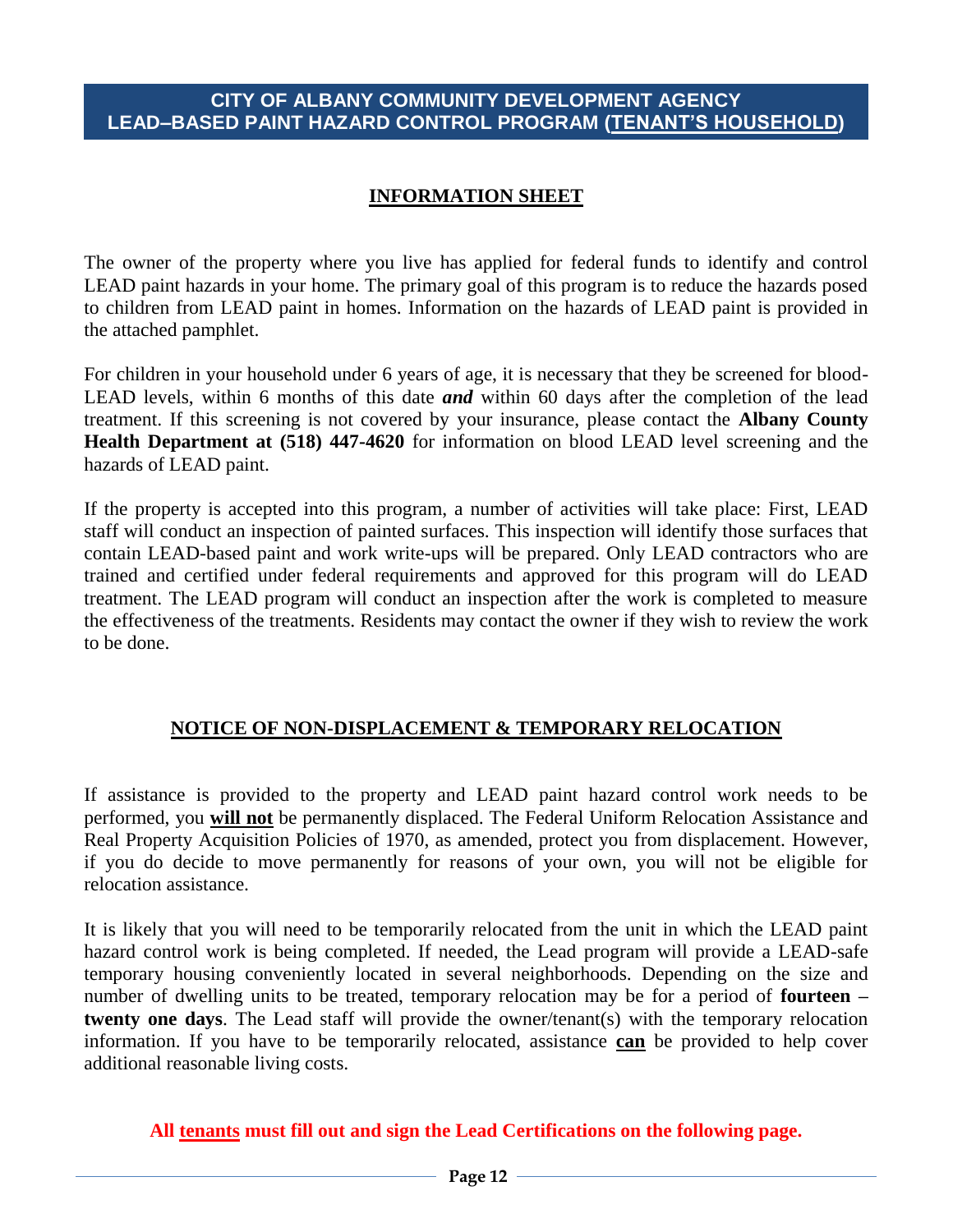## **LEAD CERTIFICATION PAGE (TENANT'S HOUSEHOLD)**

#### **In order for your application to be considered, you are required to certify the following:**

- 1. I have received a copy of the lead hazard information pamphlet.
- 2. For children in my household under 6 years of age, I agree that I will have them screened for blood-Lead levels within 6 months before this application and within 60 days after completion of the Lead treatment.
- 3. The Agency is required to report to the U.S. Department of HUD the number of children under age 6 that will be protected in all units receiving LEAD Assistance. Please answer the following questions:

| A. Do you have any <i>children/ grandchildren/ great grandchildren</i> under<br>the age of 6 who spend a significant amount of time visiting?<br>Ages ____ ____ ____ ____ ____ ____ | $YES$ $\Box$ | $NO$ $\Box$  |
|-------------------------------------------------------------------------------------------------------------------------------------------------------------------------------------|--------------|--------------|
| B. Do you <b>babysit</b> for any <i>children under the age of 6?</i><br>Ages ____ ____ ____ ____ ____ ____                                                                          | YES O        | $N()$ $\Box$ |
| C. Do you have any <i>nieces/nephews/cousins or other relatives</i> under<br>the age of 6 who spend a significant amount of time visiting?<br>Ages ____ ___ ____ ____ ____ ____     | YES O        | $NO$ $\Box$  |
| D. Is anyone in the household currently pregnant?                                                                                                                                   | YES.         |              |

| Adult #1 Signature: | Date: |
|---------------------|-------|
|                     |       |
| Adult #2 Signature: | Date: |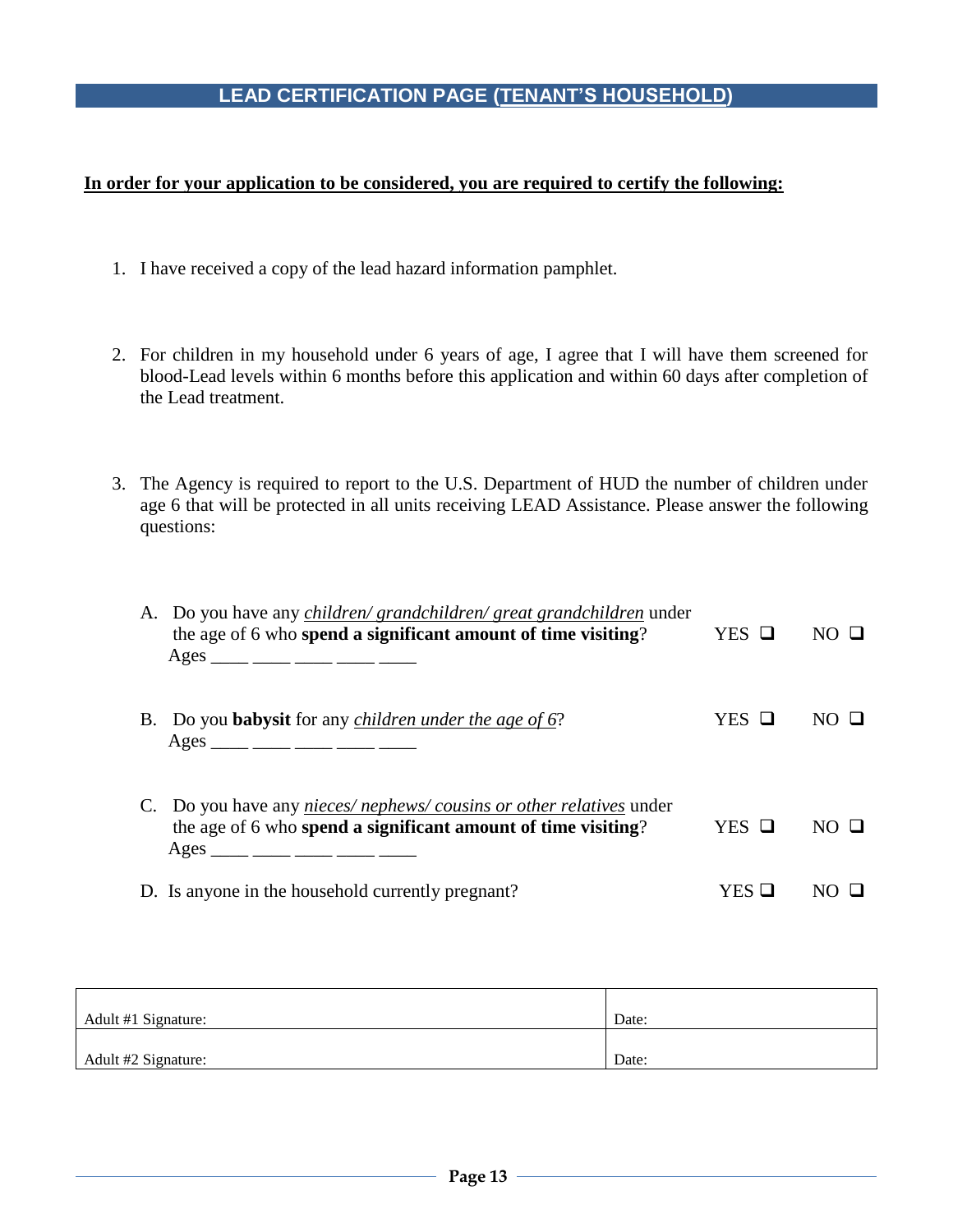## **TENANT DISPLACEMENT FORM / RECEIPT OF PROGRAM GUIDELINES CERTIFICATION**

#### Dear Landlord(s): *(This page is to be filled out by the Owner/Landlord)*

Since you have applied to this agency for financial and technical assistance to rehabilitate your house, you have certain responsibilities. One of these concerns any tenants living in your building. It is general policy of the Albany Community Development Agency to avoid displacement of existing tenants.

However, in some cases, permanent displacement of tenants may be necessary due to substantial or "gut" rehabilitation. In such cases, you must assume responsibility for aiding the displaced tenants in finding safe, sanitary and decent housing at a price the tenant can afford. If displacement does occur, the tenants are eligible for moving expenses according to a fixed schedule.

Whether or not tenants are being displaced, the agency requires you to inform the tenants of the fact that you have applied for rehab assistance and of their rights.

**Please check one** of the following boxes to show what you intend to do with your building:

- $\Box$  I have no tenants in the building I wish to rehabilitate; therefore no tenants will be displaced.
- As a recipient of Community Development funds to aid in rehabilitating my property. I hereby certify I have no intention on displacing any of my tenants due to the work being done on the property. I further understand that a false statement may result in forfeiture of any and all assistance received.
- As a recipient of Community Development Funds to aid in rehabilitating my property, it will be necessary to permanently relocate existing tenant(s) of the property due to work and I hereby promise to do all that I reasonably can to aid the displaced tenant(s) in finding safe, sanitary and decent housing at a price they can afford.

By signing below, I/we confirm that I/we have received, read, and understand the program guidelines relating to:

- **HOME OWNER ASSISTANCE PROGRAM (HOAP)**
- $\Box$  LEAD

**For houses built prior to January 1, 1978**: I/we understand that since I/we have applied to this Agency for assistance from one or more of the above programs, based on HUD requirements (24CFR, Part 35), ACDA will perform an initial lead hazard inspection and clearance testing for lead based paint hazards. Based on this inspection, the appropriate procedures for lead abatement will be required.

| Applicant #1 Signature: | Date: |
|-------------------------|-------|
| Applicant #2 Signature: | Date: |
| Rehab property address: |       |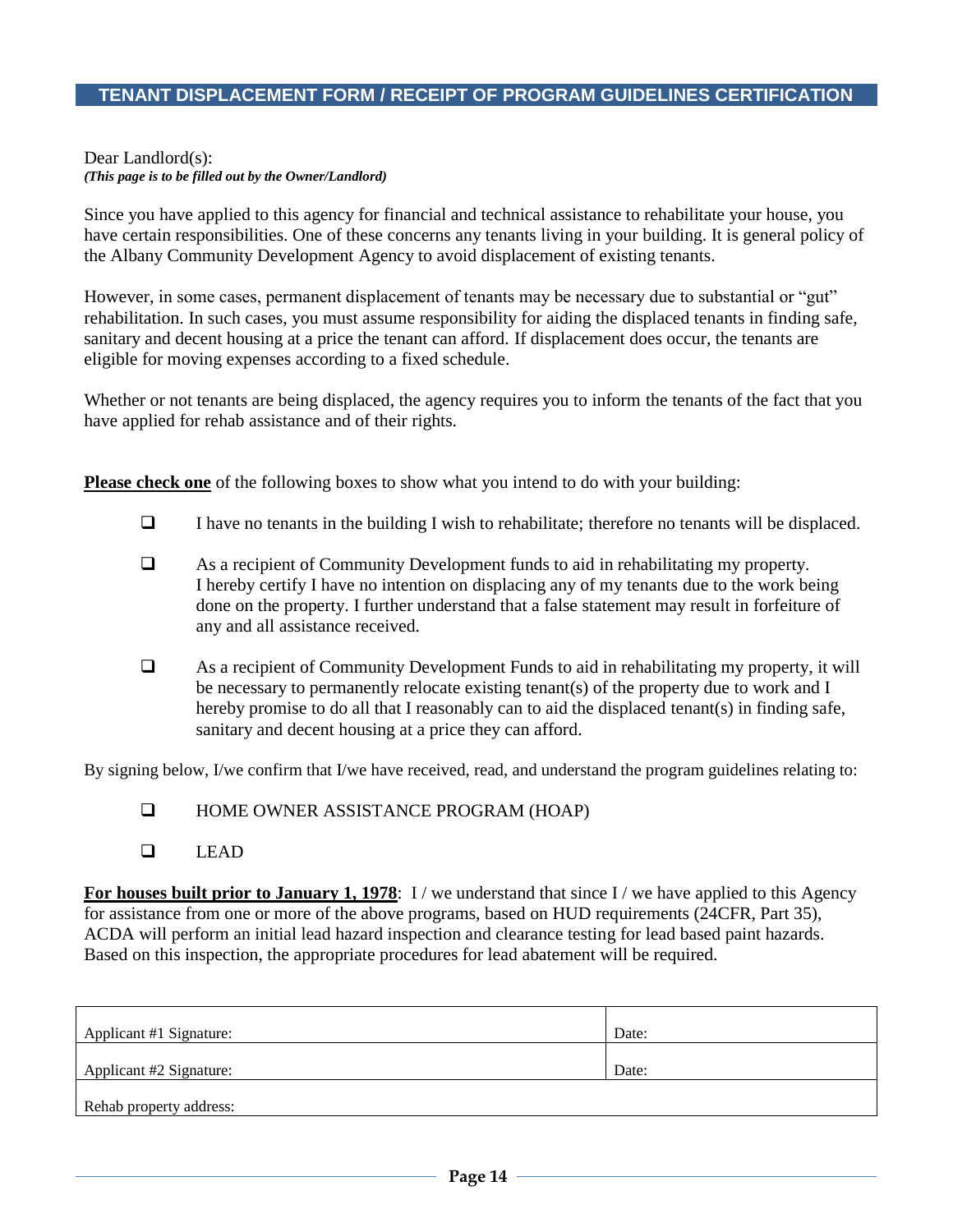I / We, the undersigned, hereby authorize the Albany Community Development Agency and its agents/ employees to obtain credit, financial, income tax and any additional information necessary to process this application.

I / We also authorize the Social Security Administration to disclose information relative to the amount of my gross benefit to the Albany Community Development Agency.

| <b>APPLICANT #1:</b> | <b>APPLICANT #2:</b> |
|----------------------|----------------------|
|                      |                      |
| Signature:           | Signature:           |
|                      |                      |
| Date:                | Date:                |
|                      |                      |
| Social Security #:   | Social Security #:   |